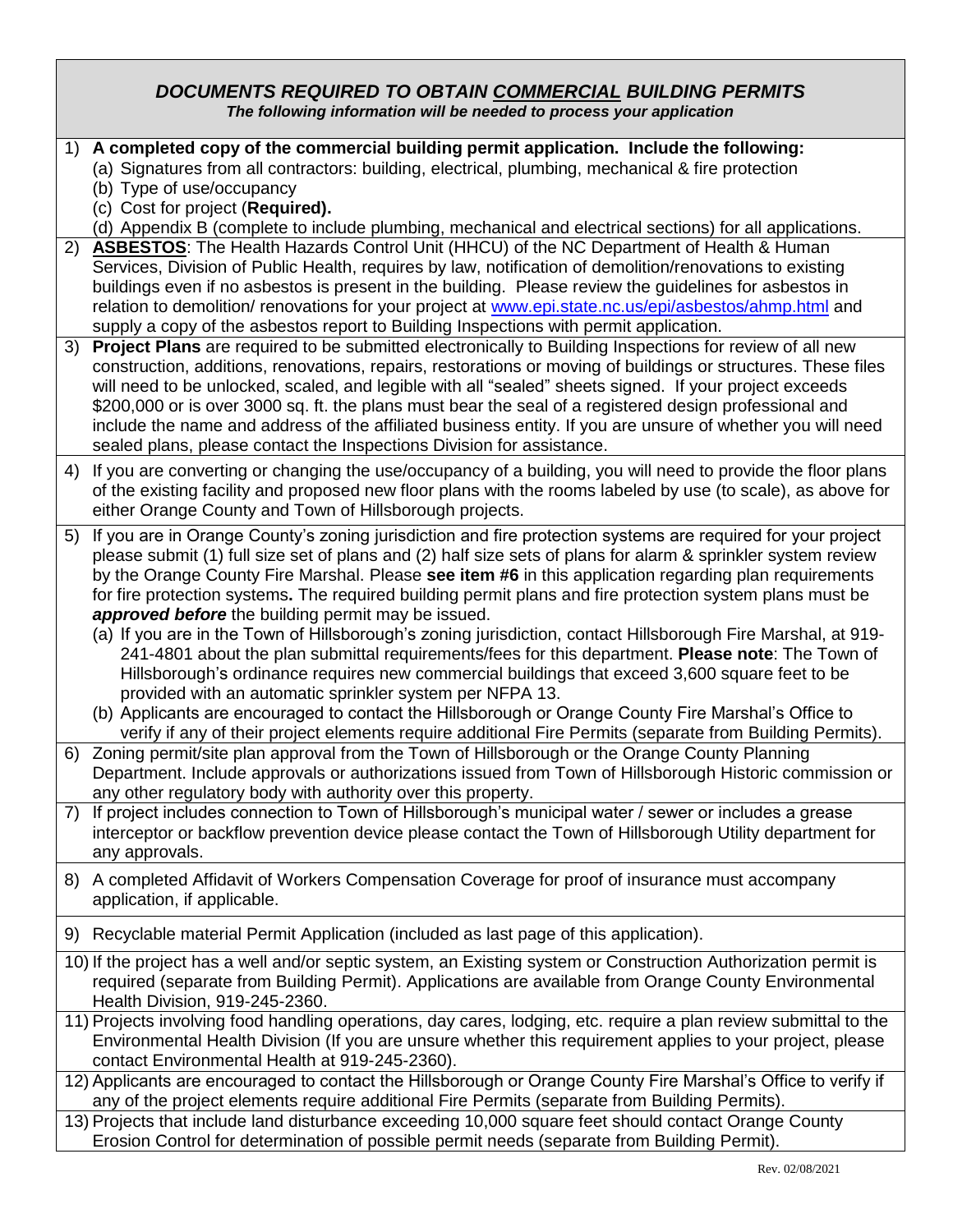| <b>Required for All Projects</b> |  |  |
|----------------------------------|--|--|
|                                  |  |  |

| <b>ORANGE COUNTY</b><br><b>CENTRAL PERMITTING</b><br>131 W. Margaret Ln., Hillsborough, NC 27278<br><b>BUILDING INSPECTIONS</b><br>Phone:<br>919-245-2600<br>FAX:<br>919-644-3347 | IR A<br>$+$ COL<br>NORTH CAROLINA            |                                                             | <b>GENERAL INFORMATION</b><br><b>SHEET</b><br>ENVIRONMENTAL HEALTH<br>Phone: (919) 245-2360<br>FAX: (919) 644-3006            |
|-----------------------------------------------------------------------------------------------------------------------------------------------------------------------------------|----------------------------------------------|-------------------------------------------------------------|-------------------------------------------------------------------------------------------------------------------------------|
| DATE:                                                                                                                                                                             |                                              | PIN#                                                        | <u> 2000 - Jan James James Jan James James James James James James James James James James James James James James Ja</u>     |
|                                                                                                                                                                                   |                                              |                                                             |                                                                                                                               |
| <b>Subdivision:</b>                                                                                                                                                               |                                              |                                                             | Lot#<br><u> a shekara ta 1999 a shekara ta 1991 a shekara ta 1991 a shekara ta 1991 a shekara ta 1991 a shekara ta 1991 a</u> |
| <b>Water Supply:</b><br>$\Box$ Public Water<br><b>Sanitary System:</b><br><b>Public Sewer</b>                                                                                     | $\Box$ Private Well<br>$\Box$ Private Septic | <b>Community Well</b><br>□ Community Septic                 | $\Box$ DWR                                                                                                                    |
| <b>OWNER INFORMATION:</b>                                                                                                                                                         |                                              |                                                             |                                                                                                                               |
| Name:<br><b>Address:</b>                                                                                                                                                          |                                              | <u> 1989 - Johann Stoff, amerikansk politiker (d. 1989)</u> |                                                                                                                               |
|                                                                                                                                                                                   |                                              |                                                             |                                                                                                                               |
|                                                                                                                                                                                   |                                              |                                                             |                                                                                                                               |
|                                                                                                                                                                                   |                                              |                                                             |                                                                                                                               |
| <b>APPLICANT INFORMATION:</b><br>Name:<br><b>Address:</b>                                                                                                                         | Same as Owner                                |                                                             |                                                                                                                               |
|                                                                                                                                                                                   |                                              |                                                             |                                                                                                                               |
|                                                                                                                                                                                   |                                              |                                                             |                                                                                                                               |
| For Office Use Only<br>CB#<br><u> 1980 - Johann Stein, mars an deus Amerikaansk kommunister (</u>                                                                                 | IP#                                          |                                                             |                                                                                                                               |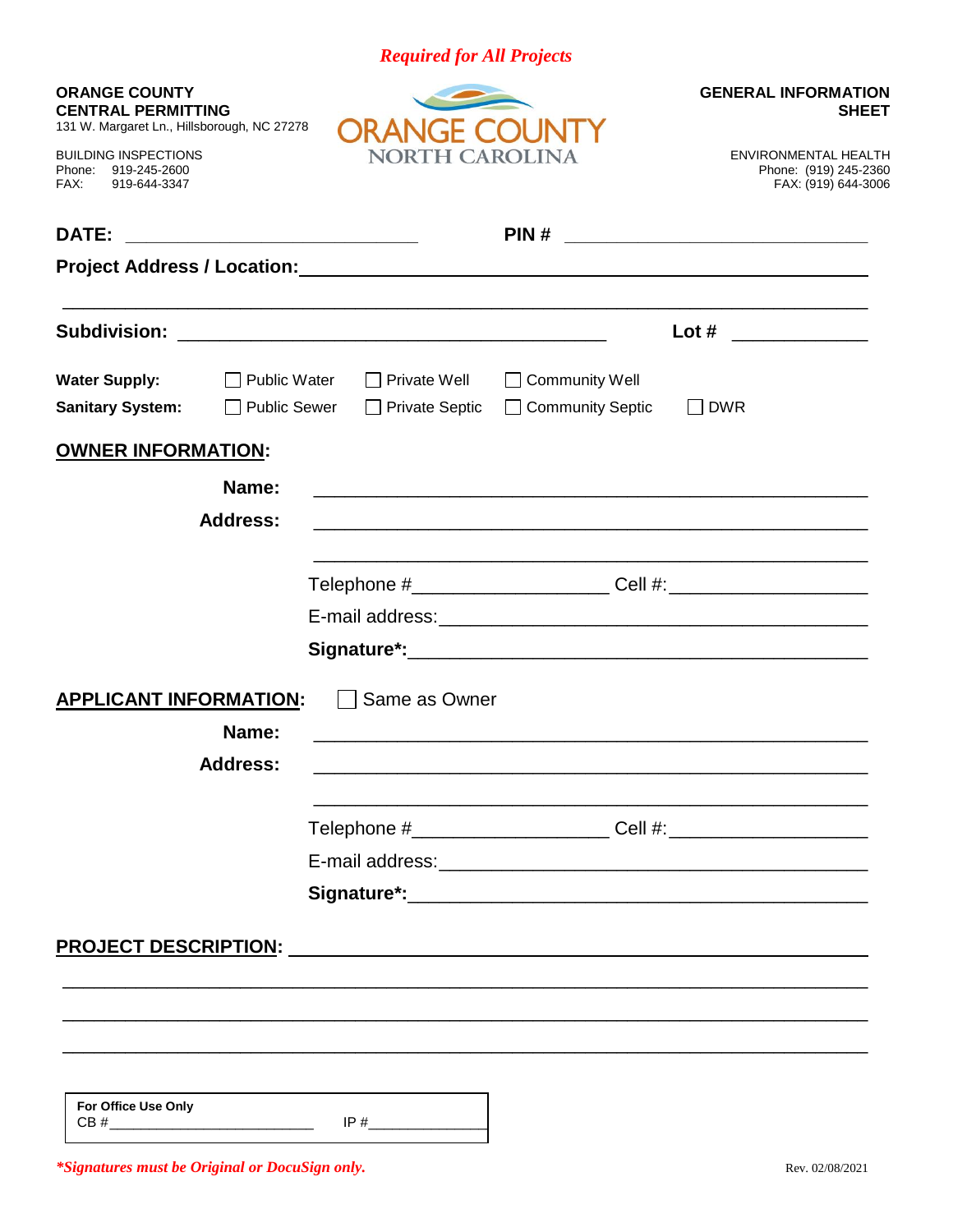# *Required for New Construction, Footprint Expansions and Increases in Impervious Surface Area*

| <b>ZONING PERMIT APPLICATION</b>                                                                                                  |                                                                      |                           |                 | DATE: ________________                                                                                                                                                                                                                |
|-----------------------------------------------------------------------------------------------------------------------------------|----------------------------------------------------------------------|---------------------------|-----------------|---------------------------------------------------------------------------------------------------------------------------------------------------------------------------------------------------------------------------------------|
| <b>Proposed Setbacks:</b>                                                                                                         |                                                                      |                           |                 | (Measure perpendicular to the closest property & right-of-way lines. Must match the site/plot plan)                                                                                                                                   |
|                                                                                                                                   |                                                                      |                           |                 | Impervious Surface Coverage: Existing: _____________ Proposed: _____________ Total: ______________<br>(Please list in square footage the footprint of any structures, driveways (even gravel), sidewalks, barns, storage sheds, etc.) |
| <b>Existing Structures:</b><br><u>Type/Use</u>                                                                                    |                                                                      | Ground Coverage (sq. ft.) |                 | Total Living Area (sq. ft.)                                                                                                                                                                                                           |
|                                                                                                                                   |                                                                      |                           |                 |                                                                                                                                                                                                                                       |
| (If more than (5) existing structures are located on the property, please attach the additional information on a separate sheet.) |                                                                      |                           |                 |                                                                                                                                                                                                                                       |
| <u>Type/Use</u>                                                                                                                   |                                                                      | Ground Coverage (sq. ft.) |                 | Total Living Area (sq. ft.)                                                                                                                                                                                                           |
|                                                                                                                                   |                                                                      |                           |                 |                                                                                                                                                                                                                                       |
| *PLANNING OFFICE USE ONLY*                                                                                                        |                                                                      |                           |                 |                                                                                                                                                                                                                                       |
|                                                                                                                                   |                                                                      |                           |                 | Date Received: Received by:                                                                                                                                                                                                           |
|                                                                                                                                   |                                                                      |                           |                 |                                                                                                                                                                                                                                       |
| Required Setbacks (in feet): Front: Rear: Right Side: Left Side:                                                                  |                                                                      |                           |                 |                                                                                                                                                                                                                                       |
|                                                                                                                                   |                                                                      |                           |                 | Maximum Impervious Surface Allowed: ______Percent Square Feet__________ OK?: Yes/No                                                                                                                                                   |
|                                                                                                                                   |                                                                      |                           |                 |                                                                                                                                                                                                                                       |
|                                                                                                                                   |                                                                      |                           |                 |                                                                                                                                                                                                                                       |
|                                                                                                                                   |                                                                      |                           |                 |                                                                                                                                                                                                                                       |
|                                                                                                                                   |                                                                      |                           |                 | ,我们也不能在这里的人,我们也不能在这里的人,我们也不能在这里的人,我们也不能在这里的人,我们也不能在这里的人,我们也不能在这里的人,我们也不能在这里的人,我们也                                                                                                                                                     |
| <b>Erosion Control:</b>                                                                                                           |                                                                      |                           |                 |                                                                                                                                                                                                                                       |
| Cane Creek, University Lake, and Upper: Eno Watersheds Only:<br>$\bullet$                                                         |                                                                      |                           |                 | Project disturbs less than 10,000 square feet and contains no stream buffers, stormwater easements or                                                                                                                                 |
|                                                                                                                                   | other problematic conditions. Waiver issued by                       |                           |                 | Date: _______________                                                                                                                                                                                                                 |
|                                                                                                                                   |                                                                      |                           |                 | Project disturbs more than 10,000 square feet and/or contains problematic conditions; an Erosion Control                                                                                                                              |
|                                                                                                                                   | Permit is required-hold building permit until such permit is issued. |                           | Date: _________ |                                                                                                                                                                                                                                       |
|                                                                                                                                   |                                                                      |                           |                 |                                                                                                                                                                                                                                       |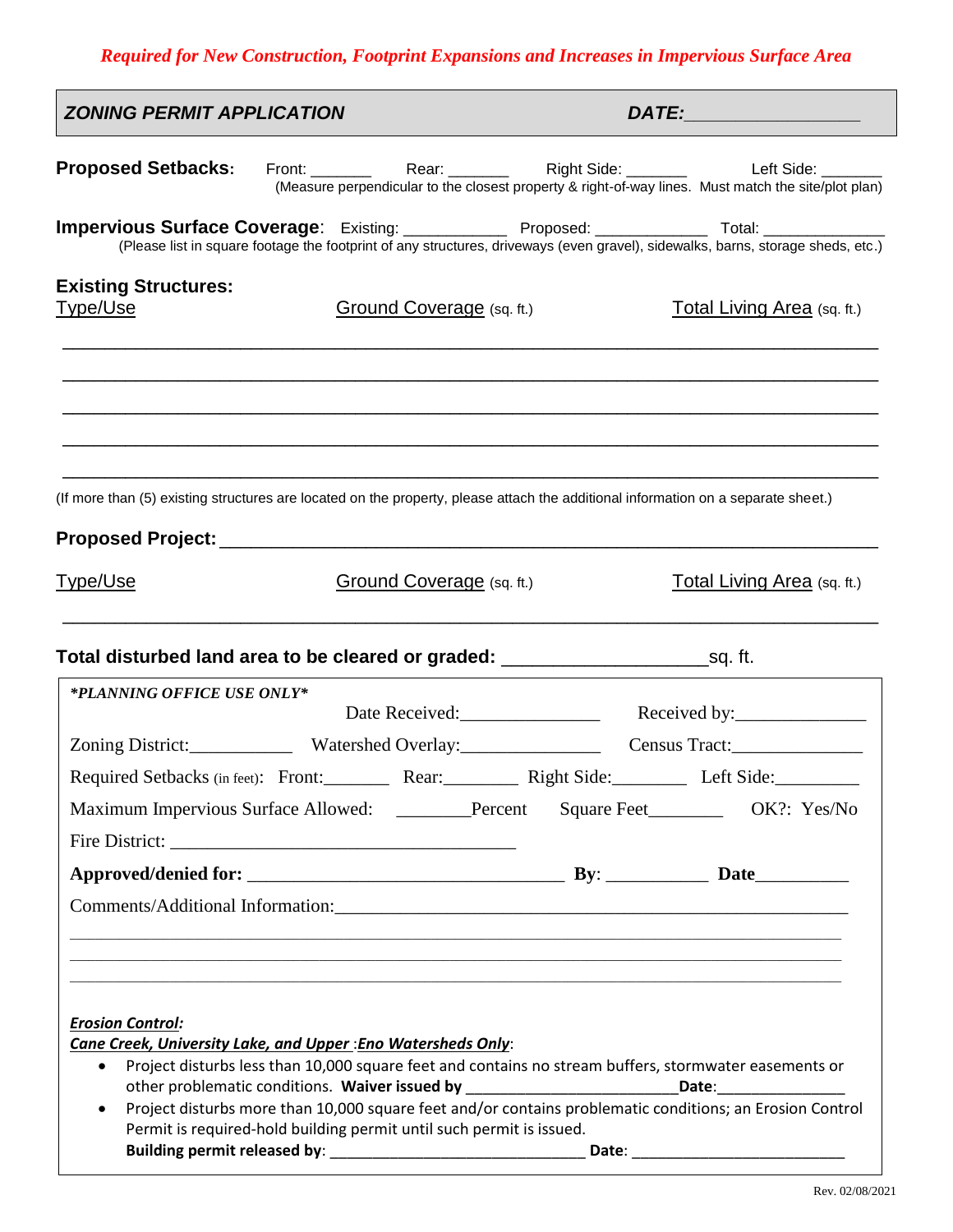# *Required for New Construction, Footprint Expansions and Increases in Impervious Surface Area \*Check with the Planning Department to see if your project will require the site plan to be prepared by a licensed surveyor\**

# **Example Plot Plan**

You need to draw a map of your lot showing the following:

- Property lines and dimensions of the lot
- Existing structures (house, garage, shed, pool, etc.) on the lot
- Proposed structure with the distance from the structure to the property lines. (Measured in feet from the edge of the right-of-way not edge of road)
- North arrow
- Location of streams and creeks
- Location of driveway, parking easements, rights-of-way, utility easements, etc.
- Should be drawn to scale (e.g.  $1" = 40'$ )

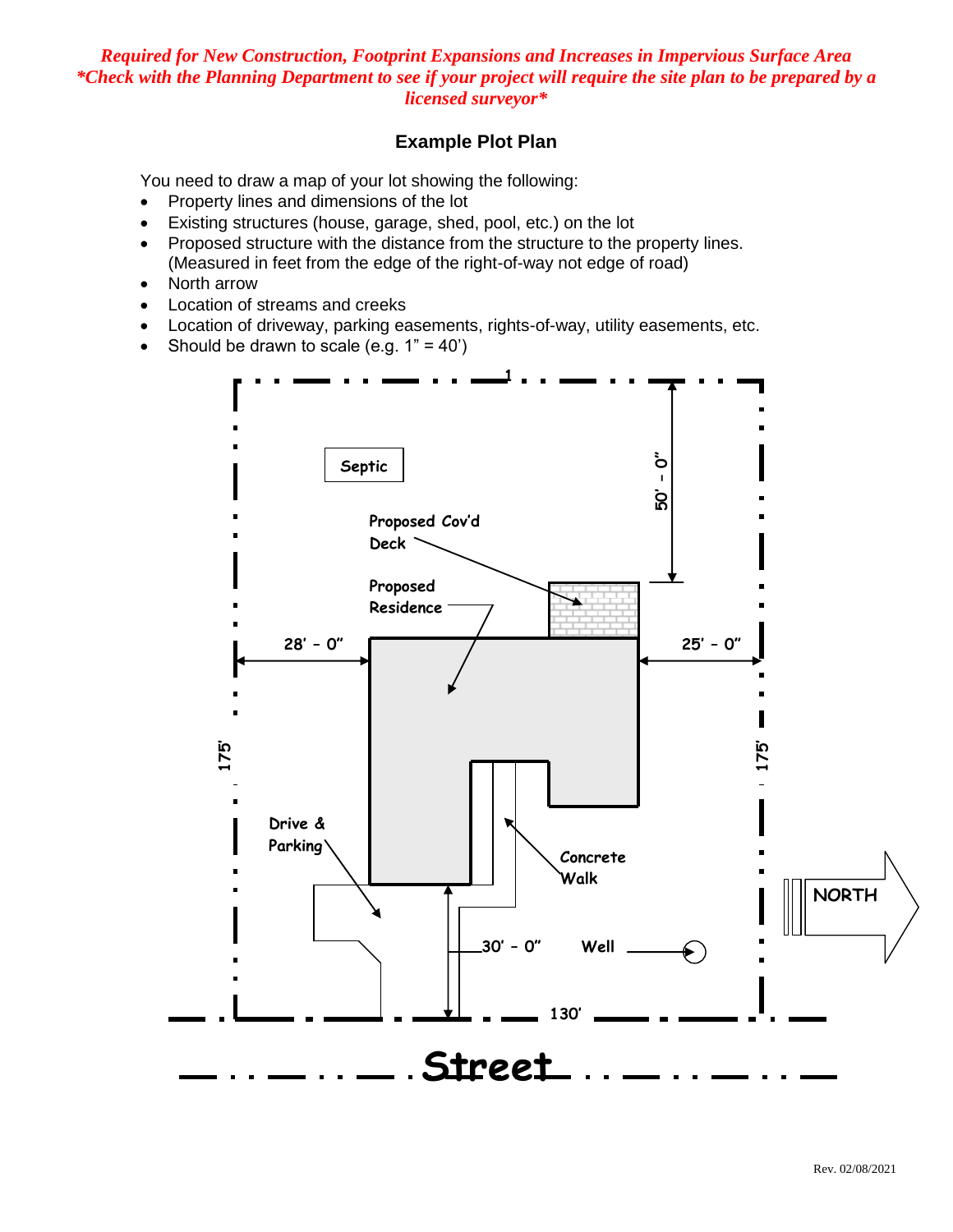### *PROJECT INFORMATION Please Complete All Applicable Sections*

**Example:**

**1. Existing Use** :\_\_\_\_\_\_\_\_\_\_\_\_\_\_\_\_\_\_\_\_\_ Existing: Mercantile

**Proposed Use**: \_\_\_\_\_\_\_\_\_\_\_\_\_\_\_\_\_\_\_\_ Proposed: Institutional

**Classification by USE and OCCUPANCY. Determine appropriate classification(s) and check space(s) beside description** (If mixed use, please indicate the primary and any secondary occupancy group)**:**

### **\_\_\_\_\_ ASSEMBLY Groups A-1, A-2, A-3, A-4 and A-5**

Use of building or structure, or portion thereof, for the gathering of persons for purposes such as civic, social or religious functions, recreation, food or drink consumption or awaiting transportation . **A-1** Uses with fixed seating, such as Motion picture theatres, television and radio shows admitting an audience or theaters. **A-2** Uses intended for food and/or drink consumption, such as: banquet halls, nightclubs, restaurants, taverns and bars. **A-3** Uses intended or worship, recreation, or amusement. **A-4** Uses intended for indoor sporting events, with spectator seating. A-5 Uses intended for participation in or viewing outdoor activities: such as, bleachers, grandstands or stadiums.

#### **\_\_\_\_\_ BUSINESS**

Use of a building or structure, or a portion thereof, for office, professional or service-type transactions, including storage of records and accounts.

### **\_\_\_\_\_ EDUCATIONAL**

Use of building or structure or a portion thereof, by six or more persons at any one time for educational purposes through the 12<sup>th</sup> grade. Day Care classified as Educational if providing supervision, education or personal care for more than five children but less than 100, older than 2 1/2 years of age, located on the level of exit discharge with exits direct to the exterior.

### **\_\_\_\_\_ FACTORY Groups F, F-1, F-2**

Use of building or portion thereof for assembling, disassembling, fabricating, finishing, manufacturing, packaging, repair or processing operations not classified as Hazardous Occupancy. **F-1** Moderate-Hazard Occupancy, uses such as Aircraft, Woodworking etc., **F-2** Low-Hazard Occupancy, uses such as manufacturing of nonalcoholic beverages, brick and masonry and ice.

### **\_\_\_\_\_ HIGH-HAZARD Groups H-1, H-2, H-3, H-4 and H-5**

Use of building or structure or portion thereof, that involves the manufacturing, processing, generation or storage of materials that contain a physical or health hazard in quantities in excess of those found in Tables 307.7(1) and 307.7(2). Also, see definition of "control area".

#### **\_\_\_\_\_ INSTITUTIONAL Groups I-1, I-2, I-3, I-4**

Use of a building or structure, or portion thereof, in which people having physical limitations because of health or age are harbored for medical treatment or other care or treatment, or in which people are detained for penal or correctional purposes or in which the liberty of the occupants is restricted. **I-4** Use of building or structure occupied by persons of any age who receive custodial care for less than 24 hours by individuals not related and not in private home of person cared for. Places of worship during religious services not included.

#### **\_\_\_\_\_MERCANTILE Group M**

Buildings and structures or a portion thereof, for the display and sale of merchandise, and involves stocks of goods, wares or merchandise incidental to such purposes and accessible to the public. Mercantile occupancies shall include, but not be limited to Department Stores, Drug Stores, Markets, Motor Vehicle Service Stations, Retail or Wholesale Stores and Sales Rooms.

**RESIDENTIAL Groups R-1, R-2, R-3, R-4** Number of Dwellings: \_\_\_\_\_\_\_\_ # sleeping rooms: \_\_\_\_\_\_\_ # Type A or B units Use of a building or structure, or a portion thereof, for sleeping accommodations when not classed as an Institutional Group 1. **R-1** residential occupancies where the occupants are primarily transient in nature (less than 30 days) including Boarding Houses (transient) and Hotels (including motels). **R-2** residential occupancies containing more than two dwelling units where the occupants are primarily permanent in nature, including Apartment house, Boarding houses (not transient), Convents, Dormitories, Fraternities and sororities. **R-3** residential occupancies where the occupants are primarily permanent in nature and not classified as R-1, R-2 or I and where buildings do not contain more than two dwelling units, or adult and child care facilities that provide accommodations for five or fewer persons of any age for less than 24 hours. **R-4** residential occupancies shall include building arranged for occupancy as Residential Care/Assisted Living Facilities, or adult and child day care facilities that provide accommodation in a residence occupied as a home by the caregiver for persons of any age for less that 24 house, including more than five but not more than 16 occupants, excluding staff.

### **\_\_\_\_\_STORAGE Groups S, S-1, S-2**

Use of building or portion thereof, for storage not classified as a hazardous occupancy. **S-1** Uses for storage such as aerosols, clothing, furniture and motor vehicle repair garages. **S-2** uses of buildings for the storage of noncombustible materials such as products on wood pallets or in paper cartons, glass bottles, alcoholic beverages up to 12%, food products or appliances.

### **\_\_\_\_\_ UTILITY AND MISCELLANEOUS**

Buildings and structures of an accessory character and miscellaneous structures not classified in any specific occupancy such as: Signs, aircraft hangars, agricultural buildings, greenhouses, tanks, **shell buildings,** retaining walls, etc.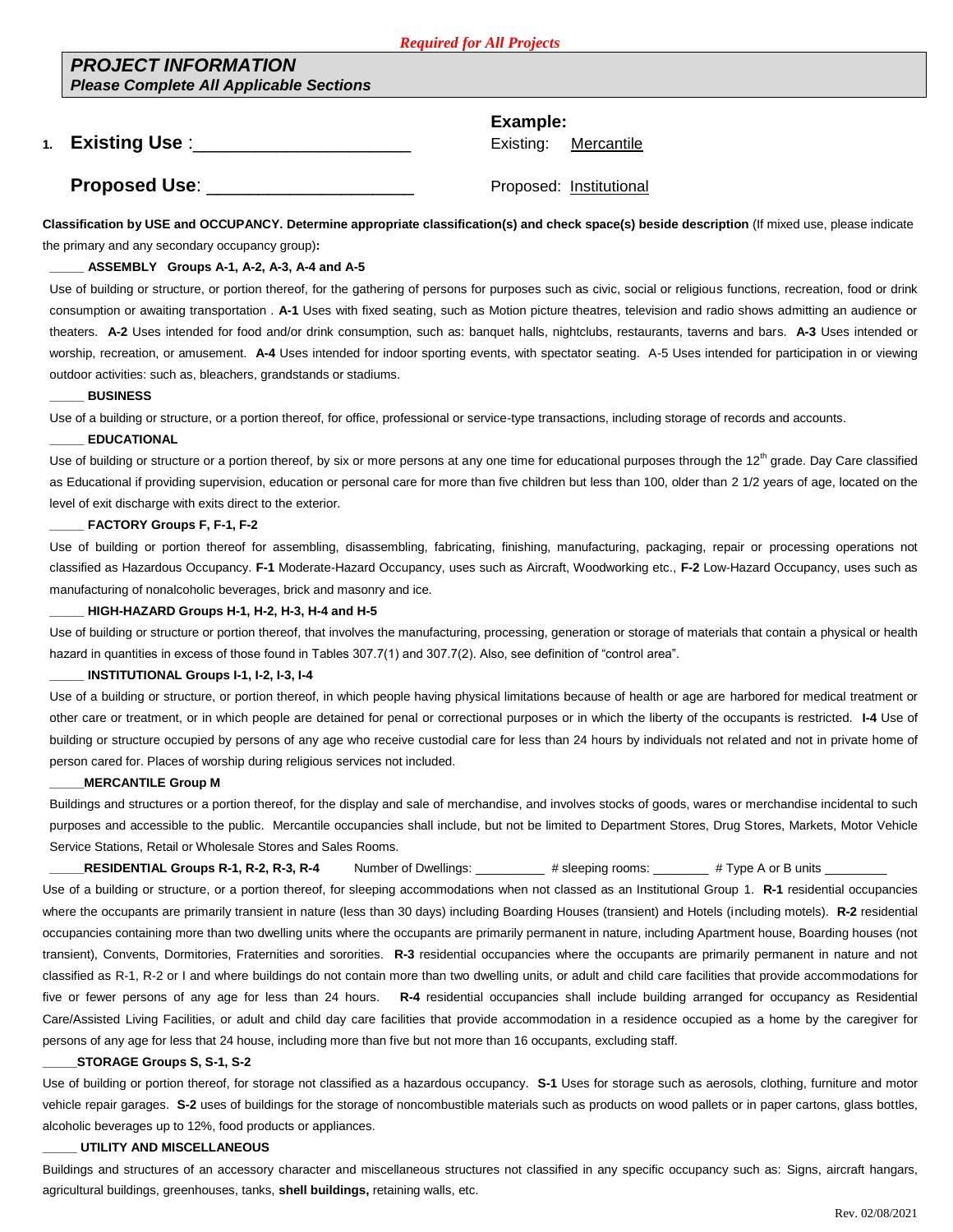### *Required for All Projects*

# *PROJECT INFORMATION Please Complete All Applicable Sections*

|          | <b>Business name <i>CONSIDERATION</i> <b><i>CONSIDERATION CONSIDERATION</i></b></b>                                                                                                                                          |
|----------|------------------------------------------------------------------------------------------------------------------------------------------------------------------------------------------------------------------------------|
| 3.       |                                                                                                                                                                                                                              |
| 4.       | Type of Construction: __ IA __IB __IIA __IIB __IIIA __IIIB __IV __VA __VB                                                                                                                                                    |
|          | __ Modular off frame __ Modular on frame                                                                                                                                                                                     |
| 5.       | What is the total cost of construction for project including labor and materials (exclude cost of land)?                                                                                                                     |
|          |                                                                                                                                                                                                                              |
| 6.       | <b>FIRE PROTECTION:</b>                                                                                                                                                                                                      |
|          | Please refer to Orange County/Town of Hillsborough Fire Marshal's Office for any required Fire Permits (separate from Building Permits)                                                                                      |
|          | and any plan review requirements.                                                                                                                                                                                            |
|          | Submittal requirements: All design drawings are required to be sealed by a NC licensed professional engineer or a NC licensed Fire Sprinkler                                                                                 |
|          | contractor as permitted by NC General Statutes. Provide required number of plan(s) for all systems to be installed to Fire Marshal's Office that                                                                             |
|          | Sprinkler Systems/Standpipe/Fire Pump: Hydraulic calculations and a current (<12 month) water flow test-include fire pump test<br>include:                                                                                   |
|          | when applicable,                                                                                                                                                                                                             |
|          | Fire Alarm Systems: Submittals shall comply with current NC State Building Code, NEC and Fire Prevention Code<br>Clean Agent/Dry Chemical/CO2/Inert Gas/AES: A current manufacturer's issued certification for the installer |
|          | Above ground / underground Storage Tank (AST/UST): Cut sheets for tank(s) and MSDS for product,                                                                                                                              |
|          |                                                                                                                                                                                                                              |
|          | Type of Fire Protection System:<br>New installation ________________Renovation/Modification of Existing _____________Removal Of System                                                                                       |
|          | Fire Alarm<br>_____Sprinkler/Standpipe/Fire Pump<br>______AST/UST                                                                                                                                                            |
|          | _____Dry Chemical System<br>___Clean Agent System<br>_Commercial Cooking System (AES)                                                                                                                                        |
|          | CO2/Inert Gas                                                                                                                                                                                                                |
|          | <b>MECHANICAL</b><br>What type of heating/cooling system will be installed?                                                                                                                                                  |
| 7.       | Natural Gas ______ LP ______ Geothermal: _____ # Wells: _____ Ground Loop: _____ Pond: _____<br>Gas:                                                                                                                         |
|          | How many units? __________                                                                                                                                                                                                   |
|          | Will commercial ventilation and/or exhaust system be installed? _____ Yes _____ No<br>(Includes fans, blowers and duct system for removal of dust, gases)                                                                    |
|          |                                                                                                                                                                                                                              |
|          | Are Fire Dampers to be installed (number): Type: Type:                                                                                                                                                                       |
|          | <u>ELECTRICAL</u><br>Name of Power Company serving property:<br><b>Duke Progress</b><br><b>Piedmont (REA)</b><br><b>Duke Energy</b><br>(Please circle one)                                                                   |
|          | What is the cost of electrical work?<br>The matrix of the cost of electrical work?<br>What type of electrical system is being installed?                                                                                     |
|          | $\frac{1}{2}$ amp $\frac{1}{2}$ # phase<br>Number of Utility Services for building: _________                                                                                                                                |
|          | _____ Extend existing wiring                                                                                                                                                                                                 |
|          | _____ Adding additional electrical fixtures and/or outlets                                                                                                                                                                   |
|          | _____ Generator: _____ amps  _____KWs   Fuel source: Gas: _____ Diesel: _____ size of fuel tank: ______________                                                                                                              |
|          |                                                                                                                                                                                                                              |
|          | ____ Photovoltaic system: ______ amps ______ KWs Roof mount: ______ Ground Mount: _______                                                                                                                                    |
|          | Will a temporary electrical service pole be needed (saw service)? _____ Yes _____ No                                                                                                                                         |
| 8.<br>9. | <b>PLUMBING</b>                                                                                                                                                                                                              |
|          | Total number: ___________                                                                                                                                                                                                    |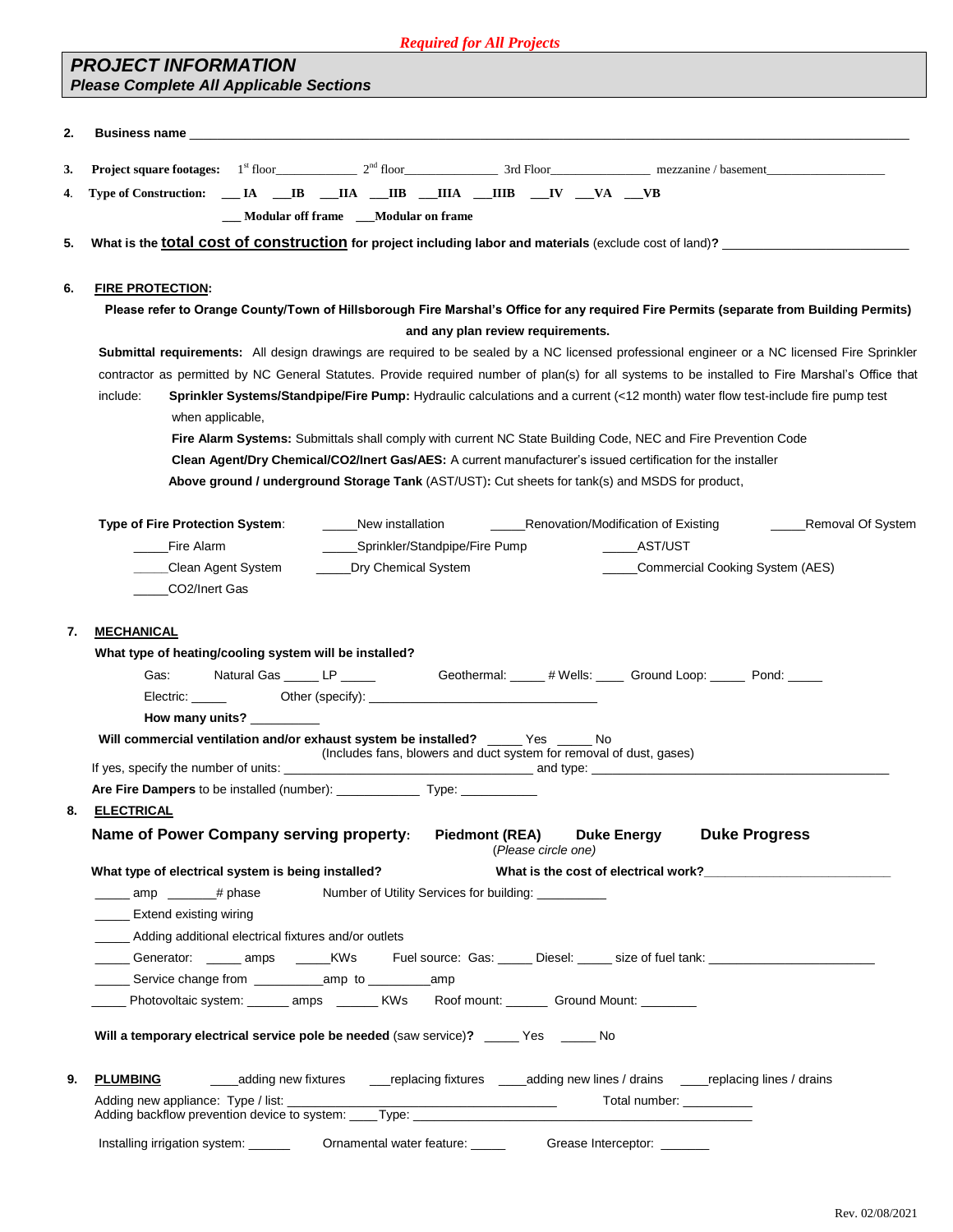# *CONTRACTOR INFORMATION SHEET*

# **SIGNATURES\* OF CONTRACTORS REQUIRED. Send to Orange County Building Inspections**

*Inspection results can be emailed to respective contractor if Legible email address is provided.* 

| <b>PERMIT NUMBER:</b>                                                                                                                                                                                                          | <b>ADDRESS:</b>                                                                                                                                                                                                                |                                                                                                                                                                                                                                |
|--------------------------------------------------------------------------------------------------------------------------------------------------------------------------------------------------------------------------------|--------------------------------------------------------------------------------------------------------------------------------------------------------------------------------------------------------------------------------|--------------------------------------------------------------------------------------------------------------------------------------------------------------------------------------------------------------------------------|
|                                                                                                                                                                                                                                | <b>CHANGE OF CONTRACTOR</b> (Written approval required by permit holder)                                                                                                                                                       |                                                                                                                                                                                                                                |
| General<br><b>Contractor</b>                                                                                                                                                                                                   |                                                                                                                                                                                                                                | License Number____________                                                                                                                                                                                                     |
|                                                                                                                                                                                                                                |                                                                                                                                                                                                                                |                                                                                                                                                                                                                                |
|                                                                                                                                                                                                                                |                                                                                                                                                                                                                                |                                                                                                                                                                                                                                |
|                                                                                                                                                                                                                                |                                                                                                                                                                                                                                |                                                                                                                                                                                                                                |
| <b>Electrical</b><br><b>Contractor</b>                                                                                                                                                                                         |                                                                                                                                                                                                                                | License Number                                                                                                                                                                                                                 |
|                                                                                                                                                                                                                                |                                                                                                                                                                                                                                | $Class$ <sub>__________</sub>                                                                                                                                                                                                  |
|                                                                                                                                                                                                                                |                                                                                                                                                                                                                                |                                                                                                                                                                                                                                |
|                                                                                                                                                                                                                                |                                                                                                                                                                                                                                |                                                                                                                                                                                                                                |
| Plumbing<br><b>Contractor:</b>                                                                                                                                                                                                 |                                                                                                                                                                                                                                | License Number___________                                                                                                                                                                                                      |
|                                                                                                                                                                                                                                |                                                                                                                                                                                                                                | $Class$ <sub>____________</sub>                                                                                                                                                                                                |
|                                                                                                                                                                                                                                | E-mail: <u>Contract Communication</u>                                                                                                                                                                                          |                                                                                                                                                                                                                                |
| <b>Contractor Signature*:</b><br><b>Mechanical</b>                                                                                                                                                                             | NOTE: SPWP license only allows wiring from pump to pressure switch at tank. Please supply info on licensed<br>electrician that will be wiring switch if not the electrician listed under Electrical Contractor above           |                                                                                                                                                                                                                                |
| <b>Contractor:</b>                                                                                                                                                                                                             |                                                                                                                                                                                                                                | License Number ____________                                                                                                                                                                                                    |
|                                                                                                                                                                                                                                |                                                                                                                                                                                                                                | $Class$ <sub>__________</sub>                                                                                                                                                                                                  |
|                                                                                                                                                                                                                                |                                                                                                                                                                                                                                | Telephone _____________________                                                                                                                                                                                                |
| Contractor Signature*: _________                                                                                                                                                                                               | NOTE: SPH license only allows wiring from disconnect to HVAC unit. Please supply info on any additional<br>electrical work being performed if other than the electrician listed under Electrical Contractor above              |                                                                                                                                                                                                                                |
| <b>Alarm</b><br><b>System</b>                                                                                                                                                                                                  |                                                                                                                                                                                                                                | License Number ____________                                                                                                                                                                                                    |
|                                                                                                                                                                                                                                |                                                                                                                                                                                                                                | $Class$ <sub>_____________</sub>                                                                                                                                                                                               |
| Contact Person <b>Contact Person</b>                                                                                                                                                                                           | E-mail: E-mail: E-mail: E-mail: E-mail: E-mail: E-mail: E-mail: E-mail: E-mail: E-mail: E-mail: E-mail: E-mail: E-mail: E-mail: E-mail: E-mail: E-mail: E-mail: E-mail: E-mail: E-mail: E-mail: E-mail: E-mail: E-mail: E-mail | Telephone ___________________                                                                                                                                                                                                  |
|                                                                                                                                                                                                                                |                                                                                                                                                                                                                                | Fax: The contract of the contract of the contract of the contract of the contract of the contract of the contract of the contract of the contract of the contract of the contract of the contract of the contract of the contr |
| <b>Sprinkler</b><br><b>System</b>                                                                                                                                                                                              |                                                                                                                                                                                                                                | License Number _____________                                                                                                                                                                                                   |
| Address and the contract of the contract of the contract of the contract of the contract of the contract of the contract of the contract of the contract of the contract of the contract of the contract of the contract of th |                                                                                                                                                                                                                                | $Class$ <sub>__________</sub>                                                                                                                                                                                                  |
| Contact Person <b>Contact Person</b>                                                                                                                                                                                           |                                                                                                                                                                                                                                | Telephone ___________________                                                                                                                                                                                                  |
| <b>Contractor Signature*:</b>                                                                                                                                                                                                  |                                                                                                                                                                                                                                |                                                                                                                                                                                                                                |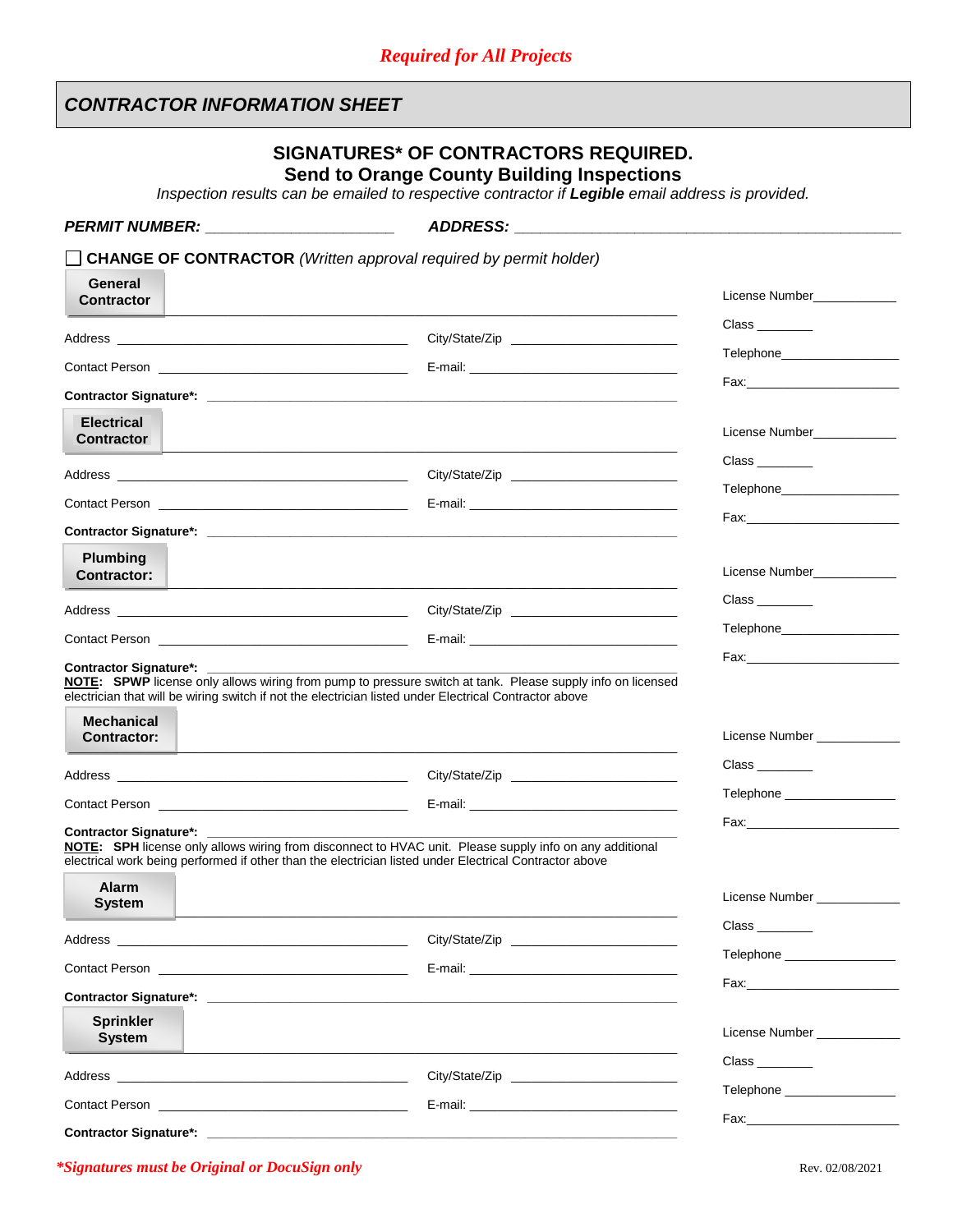# **ORANGE COUNTY BUILDING INSPECTIONS Michael D. Rettie, Chief Building Official**

**(919) 245-2600 (919) 644-3347 (FAX) www.orangecountync.gov**



**131 West Margaret Lane Suite 101 Hillsborough, North Carolina, 27278**

# **AFFIDAVIT OF WORKERS' COMPENSATION COVERAGE N.C.G.S. §87-14**

The undersigned applicant for Building Permit #\_\_\_\_\_\_\_\_\_\_\_\_\_\_\_\_ being the

\_\_\_\_\_ Contractor

\_\_\_\_\_ Owner

\_\_\_\_\_ Officer/Agent of the Contractor or Owner

do hereby aver under penalties of perjury that the person(s), firm(s) or corporation(s) performing the work set forth in the permit:

- has/have three (3) or more employees and have obtained workers' compensation insurance to cover them
- has/have one or more subcontractor(s) and have obtained workers' compensation insurance covering them,
- has/have one or more subcontractor(s), who has/have their own policy of workmen's compensation covering themselves.
- has/have not more than two (2) employees and no subcontractors,

while working on the project for which this permit is sought. It is understood that the Inspections Department issuing the permit may require certificates of coverage of workers' compensation insurance prior to issuance of the permit and at any time during the permitted work from any person, firm or corporation carrying out the work.

| Firm name: |                                                      |  |  |  |
|------------|------------------------------------------------------|--|--|--|
| By         |                                                      |  |  |  |
| Title:     |                                                      |  |  |  |
| Date:      | <u> 2001 - Jan Barnett, fransk politik (d. 1882)</u> |  |  |  |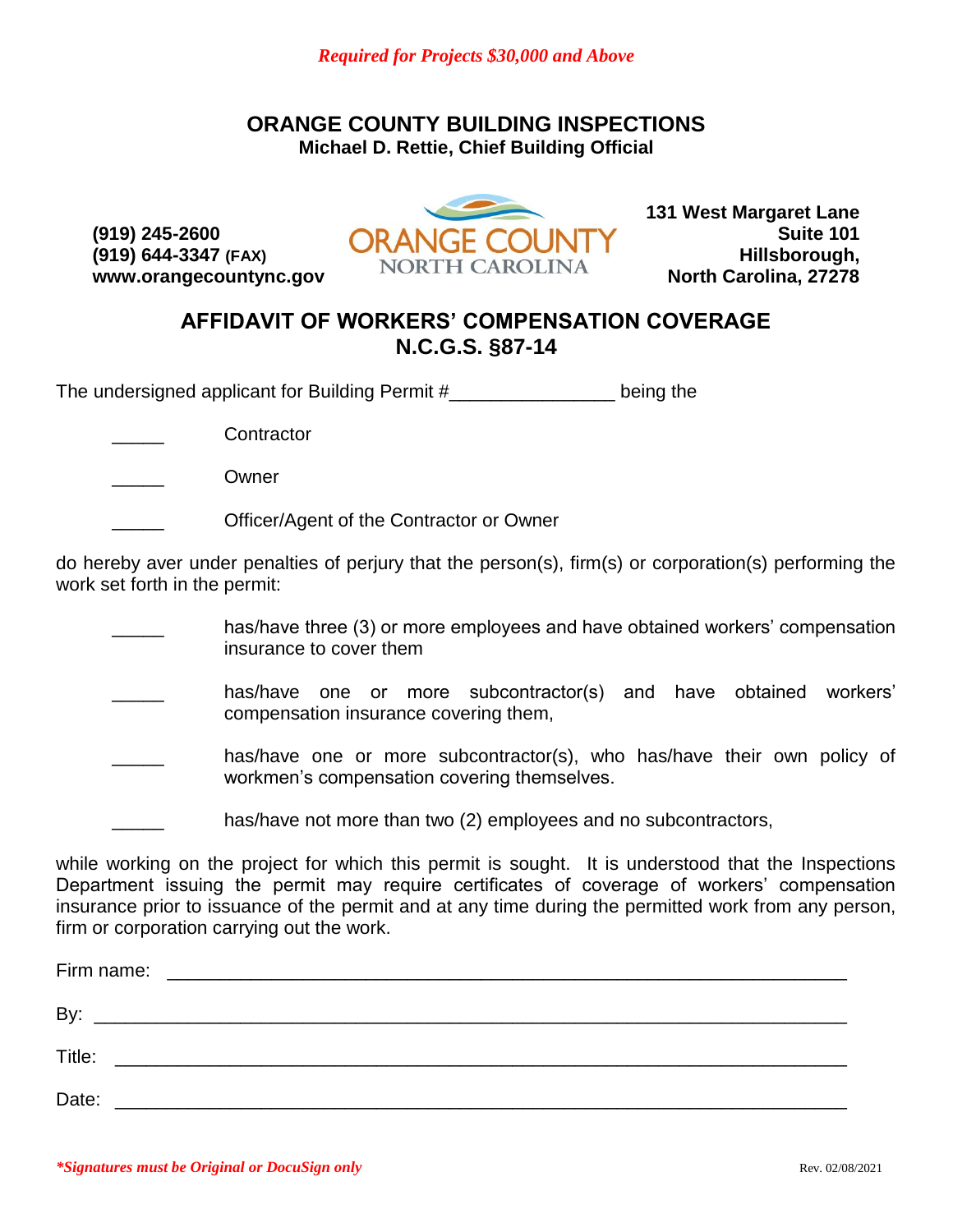# **ORANGE COUNTY BUILDING INSPECTIONS Michael D. Rettie, Chief Building Official**

**(919) 245-2600 (919) 644-3347 (FAX) www.orangecountync.gov**



**131 West Margaret Lane Suite 101 Hillsborough, North Carolina, 27278**

# **MECHANICS' LIENS**

In accordance with North Carolina General Statute §44A-11.1, inspections offices are not allowed to issue any permit where the project cost is \$30,000 or more unless the property owner has designated a lien agent and provided the inspections office with the information below.

| Mailing address of Agent                |                                                                                                                             |
|-----------------------------------------|-----------------------------------------------------------------------------------------------------------------------------|
|                                         |                                                                                                                             |
| Physical address of Agent               |                                                                                                                             |
|                                         |                                                                                                                             |
| Telephone _____________________________ | Fax<br><u> 1980 - Jan Berlin, margaret biskup biskup og bruger og det blev blev og bruger og det blev blev og bruger og</u> |
| Email of Agent ________________         |                                                                                                                             |
| Name of Person Completing Form          |                                                                                                                             |
| Signature* of Person Completing Form    |                                                                                                                             |
| <b>Address of Property</b>              | <u> 1980 - Jan Berlin, margaret amerikan beste beste beste beste beste beste beste beste beste beste beste beste</u>        |
| Date Signed                             |                                                                                                                             |

This information will be part of the building permit on file in the Inspections Division and a copy will be attached to the building permit placard. The applicant is required to post a copy on the property.

### **Excerpt from North Carolina General Statute §160D-1110:**

**"**No permit shall be issued pursuant to subdivision (1) of subsection (a) of this section where the cost of the work is thirty thousand dollars (\$30,000) or more, other than for improvements to an existing single-family residential dwelling unit as defined in G.S. §87-15.5(7) that the applicant uses as a residence, unless the name, physical and mailing address, telephone number, facsimile number, and electronic mail address of the lien agent designated by the owner pursuant to G.S. §44A-11.1(a) is conspicuously set forth in the permit or in an attachment thereto. The building permit may contain the lien agent's electronic mail address. The lien agent information for each permit issued pursuant to this subsection shall be maintained by the inspection department in the same manner and in the same location in which it maintains its record of building permits issued."

*For more information go to: www.liensnc.com \*Signatures must be Original or DocuSign only.* **The set of the set of the set of the set of the set of the set of the set of the set of the set of the set of the set of the set of the set of the set of the set of the set**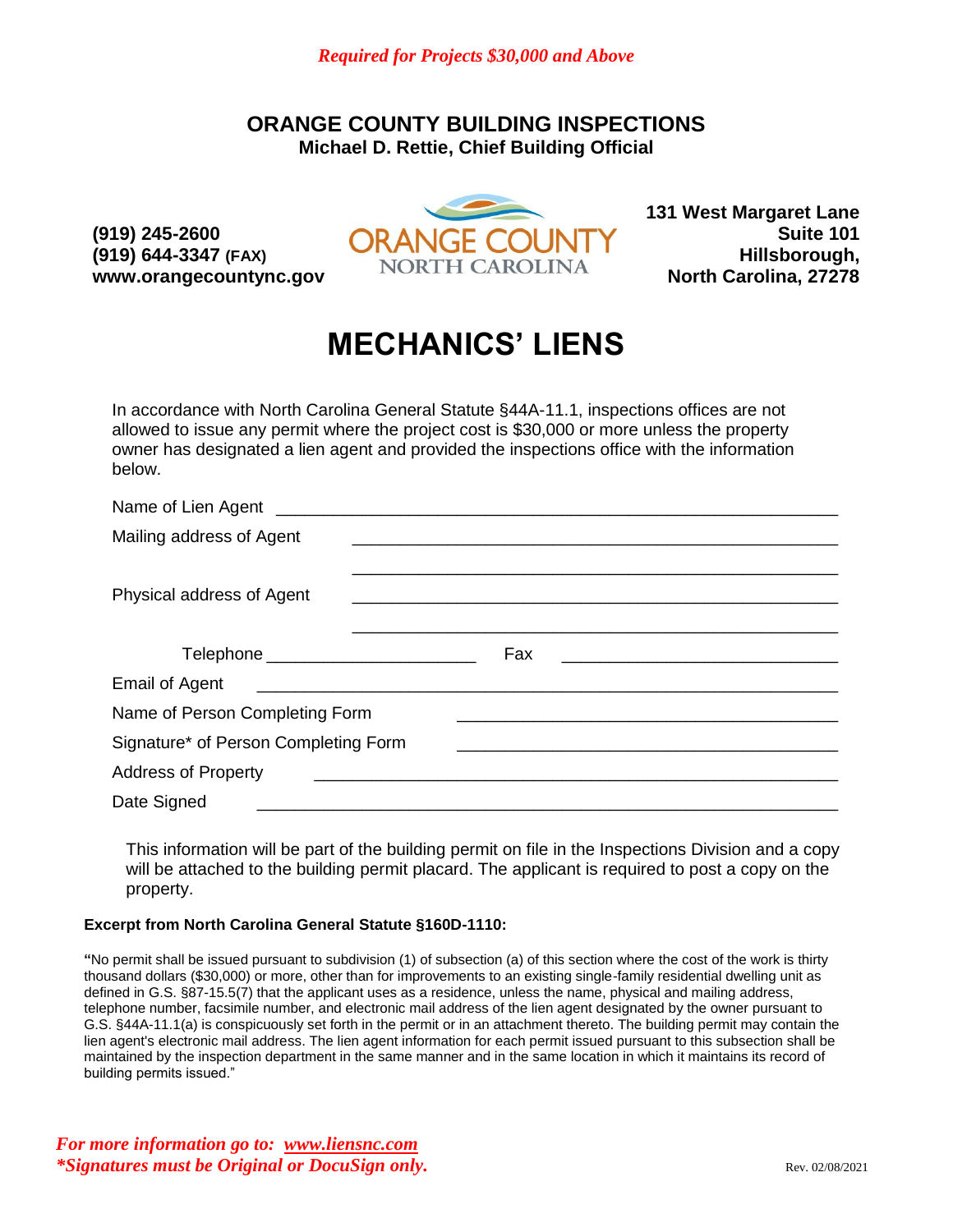

**ORANGE COUNTY** B**UILDING** I**NSPECTIONS 131 W Margaret Lane, Suite 101 HILLSBOROUGH, NORTH CAROLINA 27278**



# **Affidavit in Support of Exemption from General Contractor Licensing Requirements**

Section 1 of Article 1 of Chapter 87 of the North Carolina General Statutes provides as follows:

For the purpose of this Article any person or firm or corporation who for a fixed price, commission, fee, or wage, undertakes to bid upon or to construct or who undertakes to superintend or manage, on his own behalf or for any person, firm, or corporation that is not licensed as a general pursuant to this Article, the construction of any building, highway, public utilities, grading or any improvement or structure where the cost of the undertaking is thirty thousand dollars (\$30,000.00) or more, or undertakes to erect a North Carolina labeled manufactured modular building meeting the North Carolina State Building Code, shall be deemed to be a 'general contractor' engaged in the business of general contractor contracting in the State of North Carolina.

This section shall not apply to persons or firms or corporations furnishing or erecting industrial equipment, power plan equipment, radial brick chimneys, and monuments.

This section shall not apply to any person or firm or corporation who constructs or alters a building on land owned by that person, firm or corporation provided that such building is intended solely for occupancy by that person and his family, firm or corporation after completion; and provided further that, if such building is not occupied solely by such person and his family, firm, or corporation for at least 12 months following completion, it shall be presumed that the person, firm, or corporation did not intend such building solely for occupancy by that person and his family, or corporation.

This section shall not apply to any person engaged in the business of farming who constructs or alters a building on land owned by that person and used in the business of farming, when such building is intended for use by that person after completion.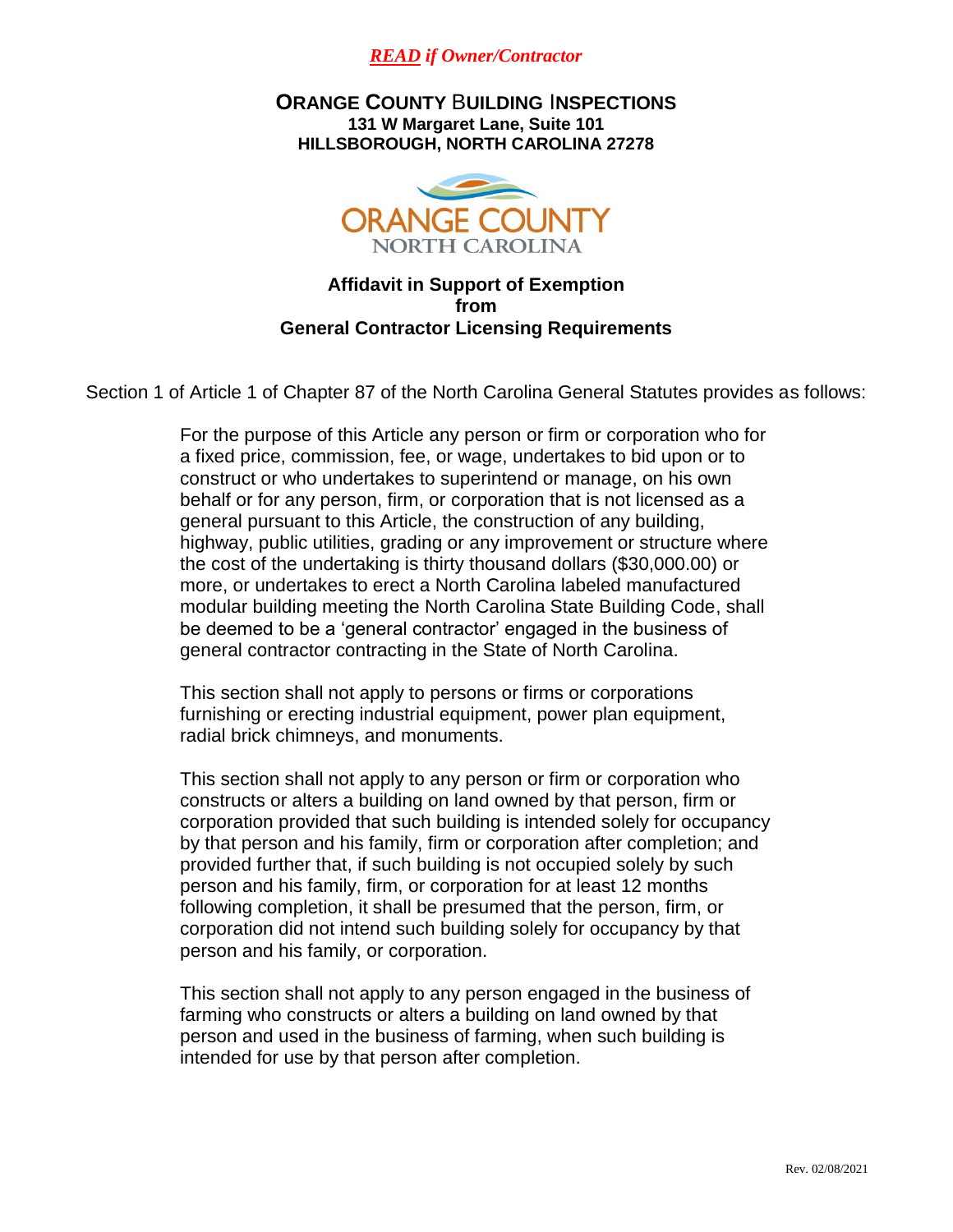*Required if Owner/Contractor and Project Cost is \$30,000 or above*

**ORANGE COUNTY BUILDING INSPECTIONS DIVISION Michael D. Rettie, Chief Building Official**



**OWNERS EXEMPTION AND GENERAL CONTRACTORS LICENSE EXEMPTION AFFIDAVIT G.S. §87-14(a)(1)**

I, \_\_\_\_\_\_\_\_\_\_\_\_\_\_\_\_\_\_\_\_\_\_\_\_\_\_\_\_\_\_\_\_\_\_\_\_\_\_\_\_\_\_\_, hereby claim an exemption from licensure under G.S. §87-1(b)(2) ( Print or Typed name) to build/alter/demolish a

|    | located at                 |           |                                                                                                                                                                                                                                                                                                                                                                                                                                                                                                                                                                                           |  |
|----|----------------------------|-----------|-------------------------------------------------------------------------------------------------------------------------------------------------------------------------------------------------------------------------------------------------------------------------------------------------------------------------------------------------------------------------------------------------------------------------------------------------------------------------------------------------------------------------------------------------------------------------------------------|--|
|    |                            |           | I also hereby certify to all of the following:                                                                                                                                                                                                                                                                                                                                                                                                                                                                                                                                            |  |
|    | YES NO<br>1. $\Box$ $\Box$ | <b>OR</b> | I own the land on which the building will be constructed or altered.                                                                                                                                                                                                                                                                                                                                                                                                                                                                                                                      |  |
|    |                            | $\Box$    | I am legally authorized to act on behalf of the firm or corporation which is constructing or altering this building<br>on the property owned by the firm or corporation as set forth above (name of firm or corporation):                                                                                                                                                                                                                                                                                                                                                                 |  |
| 2. |                            |           | I intend to personally occupy the building for 12 consecutive months following completion of the construction<br>and issuance of the Certificate of Compliance/Occupancy. Additionally, I understand that if I do not do so, it<br>creates the presumption under law that I fraudulently secured the permit.                                                                                                                                                                                                                                                                              |  |
| 3. |                            |           | I will personally superintend and manage all aspects of the construction or alteration of the building and that<br>duty will not be delegated to any person not duly licensed under the terms of Article 1 of Chapter 87 of the<br>General Statutes of North Carolina including but not limited to: scheduling of inspections and making sure that<br>all corrections are made; contract and directly paying for all phases of construction; paying all fees and bills.                                                                                                                   |  |
| 4. |                            |           | I will be personally present for all inspections required by the North Carolina State Building Code, unless the<br>plans for the construction or alteration of the building were drawn and sealed by an architect licensed pursuant<br>to Chapter 83A of the General Statutes of North Carolina.                                                                                                                                                                                                                                                                                          |  |
| 5. |                            |           | I have not hired nor will not hire any unlicensed individual or company to perform any electrical, mechanical or<br>plumbing work on this project.                                                                                                                                                                                                                                                                                                                                                                                                                                        |  |
| 6. |                            |           | I understand that I will be responsible for knowing the laws and regulations of the N.C. State Building Codes<br>and other state, local and licensure rules and laws.                                                                                                                                                                                                                                                                                                                                                                                                                     |  |
|    |                            |           | I understand that a copy of the AFFIDAVIT will be transmitted to the North Carolina Licensing Board for General<br>Contractors for verification that I am validly entitled to claim an exemption under G.S. §87-a(b)(2) for the building<br>construction or alteration specified herein. I further understand that, if the North Carolina Licensing Board for<br>General Contractors determines that I was not entitled to claim this exemption, the building permit issued for the<br>building Construction or alteration specified herein shall be revoked pursuant to G.S. §160D-1115. |  |
|    | Signed                     |           | Date                                                                                                                                                                                                                                                                                                                                                                                                                                                                                                                                                                                      |  |
|    |                            |           | Sworn to (or affirmed) and Subscribed before me<br>This _______ day of __________________________, 20 _____                                                                                                                                                                                                                                                                                                                                                                                                                                                                               |  |
|    |                            |           | <b>Signature of Notary Public</b>                                                                                                                                                                                                                                                                                                                                                                                                                                                                                                                                                         |  |
|    |                            |           | Printed Name of Notary Public                                                                                                                                                                                                                                                                                                                                                                                                                                                                                                                                                             |  |
|    |                            |           | My Commission Expires<br>(Notary Stamp or Seal)                                                                                                                                                                                                                                                                                                                                                                                                                                                                                                                                           |  |
|    |                            |           |                                                                                                                                                                                                                                                                                                                                                                                                                                                                                                                                                                                           |  |

**(***NOTE: It is a Class F felony to willfully commit perjury in any affidavit taken pursuant to law – G.S. 14-209)*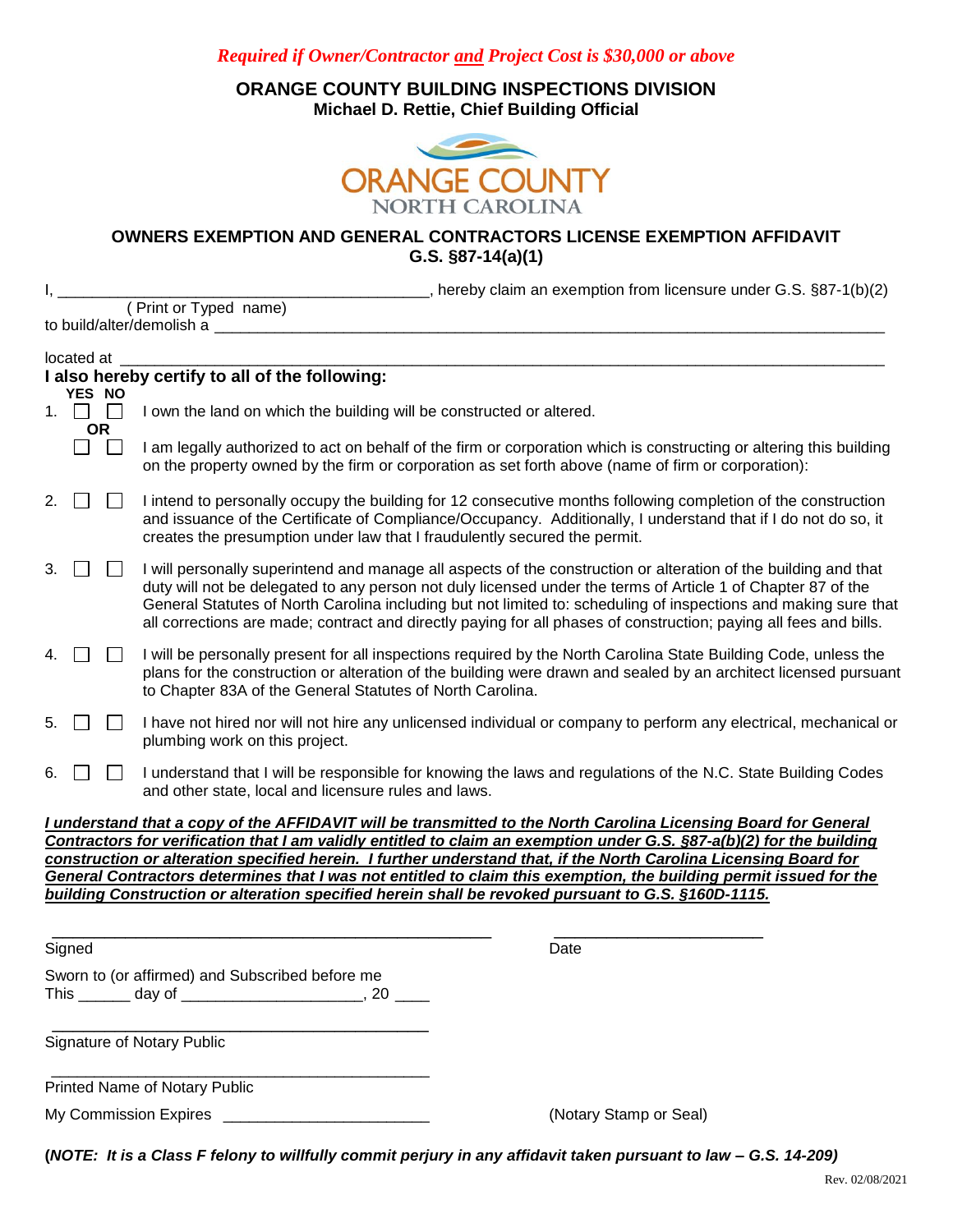

# **Erosion Control and Pre Approval Requirements for Land-disturbing Activities**

# *FAQs*

- **1) Is single-family residential exempt from Erosion Control requirements?**
- No. The Ordinance makes no mention of "Residential" or "Commercial", only Land-disturbing activity.
- **2) How much may I clear or grade without requiring an Erosion Control Plan and a Land-disturbing permit?**
- In general, a disturbance of less than 20,000 square feet does not require a pre-approved Erosion Control plan and land-disturbing permit. However, if you are in the *University Lake, Cane Creek or Upper Eno Watershed*, the Planning Department's Erosion Control Division reviews any proposed disturbance.

## **3) I am in the one of those Watersheds. What do I do?**

- Your Building Permit Application notes amount of disturbance, watershed, stream buffers and related information. If your project disturbs less than 10,000 square feet (roughly ¼ of an acre) AND has no stream buffers, stormwater easements or similar complicating factors, Erosion Control staff may grant a **Waiver**.
- The Owner (or Applicant) must sign the Waiver to expedite the review process (Waiver included in the application packet). If you are not sure what watershed you are in, our software will recognize a Protected Watershed PIN number and automatically generate a Waiver form for you to sign when you submit your Application. *No fees will be charged nor are additional pre approval of Erosion Control required for waivers.*

NOTE: This is NOT an exemption from the requirements of the Unified Development Ordinance, rather a judgment call by Staff allowed under the Ordinance that your project will not adversely affect University Lake, Cane Creek or the Upper Eno Watersheds or their tributaries.

# **4) I plan to disturb more than 10,000 square feet in a protected Watershed.**

- Disturbance of more than 10,000 square feet will require pre-approval from Erosion Control.
- Fill out the Application for Erosion Control and Statement of Financial Responsibility, pay the fees and submit an erosion control plan to the Erosion Control Division.

### **5) I plan to disturb more than 10,000 square feet, but not in a Protected watershed.**

- Outside of the three protected Watersheds, the threshold for land-disturbance requiring pre-approval from Erosion Control rises to 20,000 square feet.
- If you are NOT in a Protected Watershed and are NOT exceeding 20,000 square feet of disturbance, then no application or pre-approval by Erosion Control is required.
- Any disturbance of 20,000 square feet or more requires pre approval by Erosion Control.

### **6) Historical Note:**

 Staff recommended that the same protections enjoyed by University Lake since December 30, 1975 be extended to the Cane Creek (Town of Chapel Hill & Carrboro) and Upper Eno Watersheds (Town of Hillsborough's reservoir). On June 27, 2002 the Board of County Commissioners voted to approve Staff recommendations. All three of the County's Protected Watersheds now have uniform Erosion Control requirements and protections.

# **Contact the Erosion Control Division at (919) 245-2586 for assistance.**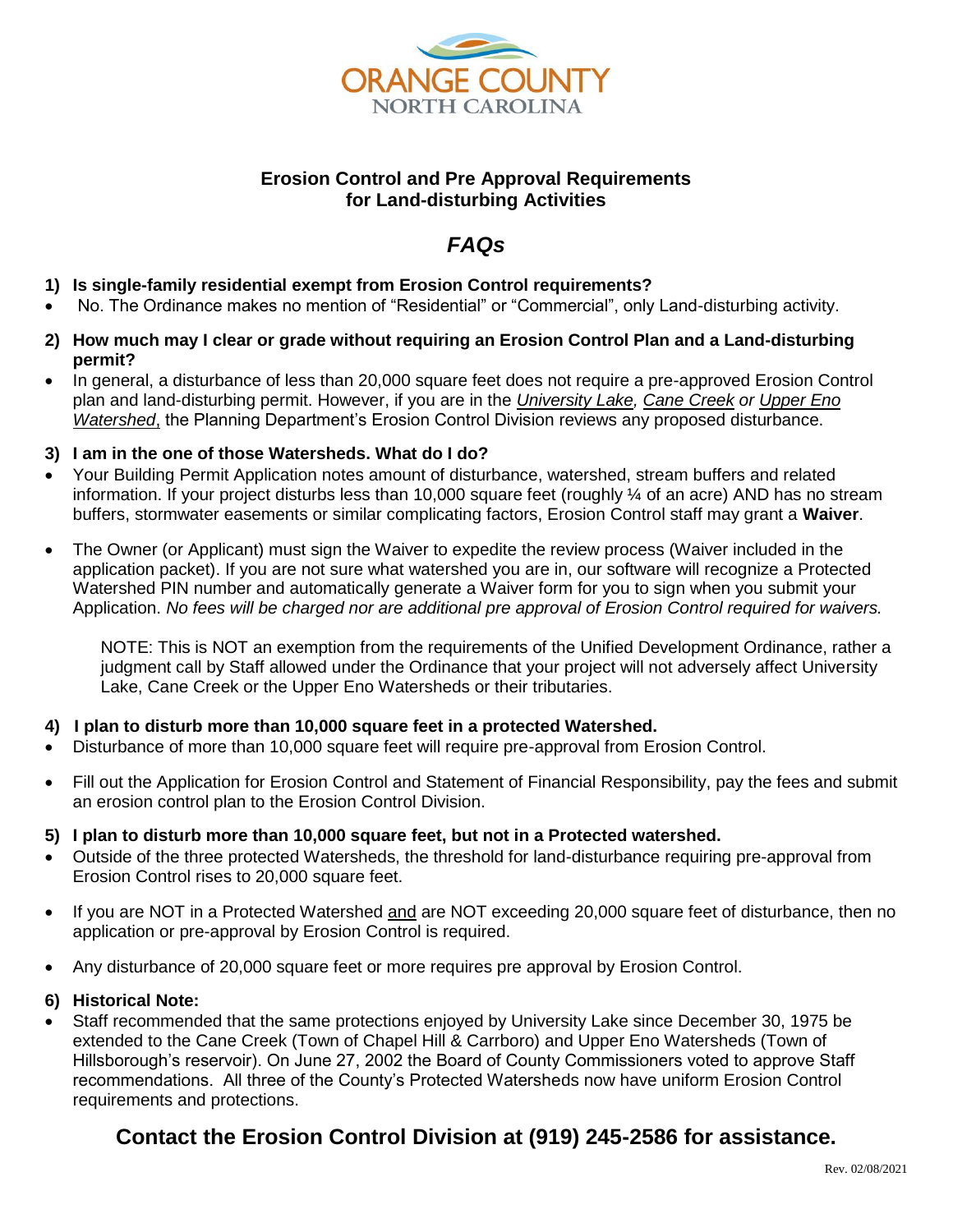

When your development exceeds the land disturbance thresholds listed in the following table.

| <b>Watershed</b> |                | <b>Erosion</b>                  | <b>Stormwater</b> |                   | <b>Nutrients</b>   |                  |                  |
|------------------|----------------|---------------------------------|-------------------|-------------------|--------------------|------------------|------------------|
|                  |                |                                 | <b>Control</b>    | <b>Commercial</b> | <b>Residential</b> | $\boldsymbol{N}$ | $\boldsymbol{P}$ |
|                  |                | <b>Back Creek</b>               | 20,000            | 21,780            | 43,560             | 3.8              | 1.43             |
|                  |                | <b>Haw Creek</b>                | 20,000            | 21,780            | 43,560             | 3.8              | 1.43             |
|                  |                | Cane Creek                      | 10,000            | 21,780            | 43,560             | 3.8              | 1.43             |
|                  | Haw River Arm  | <b>Cane Creek Critical Area</b> | 10,000            | 21,780            | 43,560             | 3.8              | 1.43             |
| Cape Fear        |                | Haw River (protected)           | 20,000            | 21,780            | 43,560             | 3.8              | 1.43             |
|                  |                | Haw River (unprotected)         | 20,000            | 21,780            | 43,560             | 3.8              | 1.43             |
|                  |                | Jordan Lake (unprotected)       | 20,000            | 21,780            | 43,560             | 2.2              | 0.82             |
|                  |                | Jordan Lake (protected)         | 20,000            | 21,780            | 43,560             | 2.2              | 0.82             |
|                  | U New Hope Arm | <b>University Lake</b>          | 10,000            | 21,780            | 43,560             | 2.2              | 0.82             |
|                  |                | University Lake Critical Area   | 10,000            | 21,780            | 43,560             | 2.2              | 0.82             |
|                  |                | <b>Flat River</b>               | 20,000            | 12,000            | 21,780             | 2.2              | 0.33             |
|                  |                | <b>Little River</b>             | 20,000            | 12,000            | 21,780             | 2.2              | 0.33             |
|                  |                | <b>Upper Eno</b>                | 10,000            | 12,000            | 21,780             | 2.2              | 0.33             |
| Neuse            | Falls Lake     | <b>Upper Eno Critical Area</b>  | 10,000            | 12,000            | 21,780             | 2.2              | 0.33             |
|                  |                | Lower Eno (unprotected)         | 20,000            | 12,000            | 21,780             | 2.2              | 0.33             |
|                  |                | Lower Eno (protected)           | 20,000            | 12,000            | 21,780             | 2.2              | 0.33             |
|                  |                | <b>Hyco Creek</b>               | 20,000            | <b>NA</b>         | <b>NA</b>          | <b>NA</b>        | <b>NA</b>        |
| Roanoke          |                | South Hyco Creek                | 20,000            | 43,560            | 43,560             | <b>NA</b>        | <b>NA</b>        |

Notes:

- 1. Thresholds are listed in square feet
- 2. Nutrients listed in pounds/acre/year
- 3. 43,560 square feet  $= 1$  acre
- 4. 21,780 square feet  $= \frac{1}{2}$  acre

5. 10,890 square feet =  $\frac{1}{4}$  acre